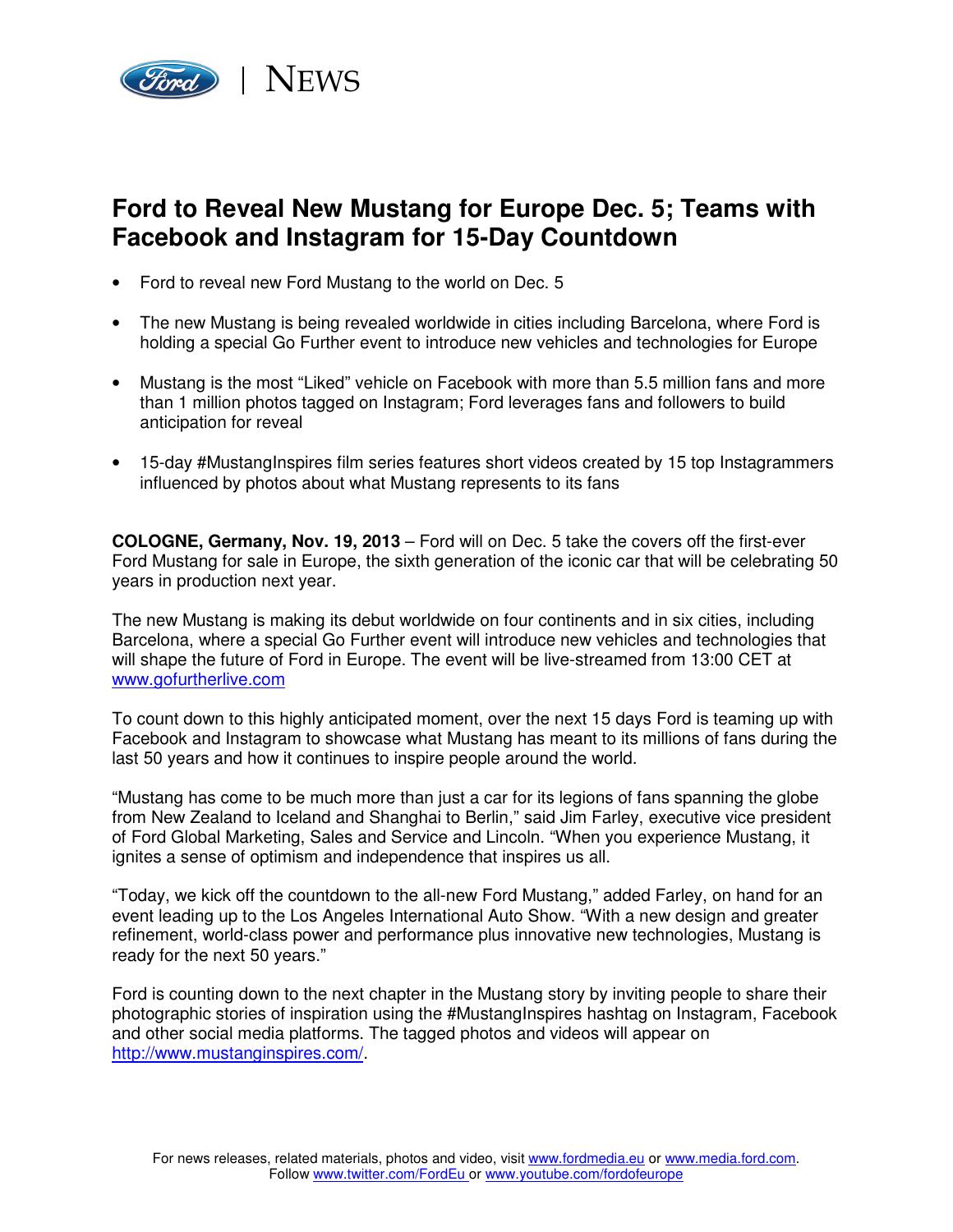"Everybody has a Mustang story, and the emergence of social media has helped the Mustang community share and connect these personal moments in not just words, but photography and video," said Farley. "Mustang is the most 'Liked' car of all time on Facebook, with more than 5.5 million fans. There is no better way to build excitement for what's next than by encouraging even more sharing of the Mustang story through these very personal, emotional mediums."

To build even more anticipation for the new Mustang, Ford has used Instagram (http://instagram.com/ford) to release the first image of the new car, giving fans a tease of what to expect on Dec 5.

Fan-submitted photos will provide inspiration to 15 of the top Instagram video creators from around the world to develop an online short film series.

Ford will share an original #MustangInspires video each day of the countdown film series, culminating in the worldwide reveal of the new Mustang.

Click here to view the first video in the series.

"In April 1964, Ford conducted its first-ever simultaneous international product reveal when the original Mustang was unveiled to media in New York and 11 European capitals," said Farley. "Since then, Mustang has become embedded in popular culture, with thousands of appearances in film, television, music and video games – and more than 600 owner clubs around the world."

Ford will spotlight all of the Mustang reveal activities in Europe, Asia, Australia and the United States by sharing photos, videos and stories throughout the day. Fans are invited to follow along at:

- http://ford.to/FordMustang50
- https://www.facebook.com/fordmustang
- https://www.facebook.com/ford
- http://instagram.com/ford
- https://twitter.com/fordmustang
- https://plus.google.com/+ford/posts

The Go Further event in Barcelona will be hosted by Stephen Odell, executive vice president and president Ford of Europe, Middle East and Africa, along with top members of the global and European Ford Motor Company executive leadership team.

## # # #

**Ford of Europe** is responsible for producing, selling and servicing Ford brand vehicles in 50 individual markets and employs approximately 47,000 employees at its wholly owned facilities and approximately 67,000 people when joint ventures and unconsolidated businesses are included. In addition to Ford Motor Credit Company, Ford Europe operations include Ford Customer Service Division and 22 manufacturing facilities (13 wholly owned or consolidated joint venture facilities and nine unconsolidated joint venture facilities). The first Ford cars were shipped to Europe in 1903 – the same year Ford Motor Company was founded. European production started in 1911.

## **About Ford Motor Company**

For news releases, related materials, photos and video, visit www.fordmedia.eu or www.media.ford.com. Follow www.twitter.com/FordEu or www.youtube.com/fordofeurope